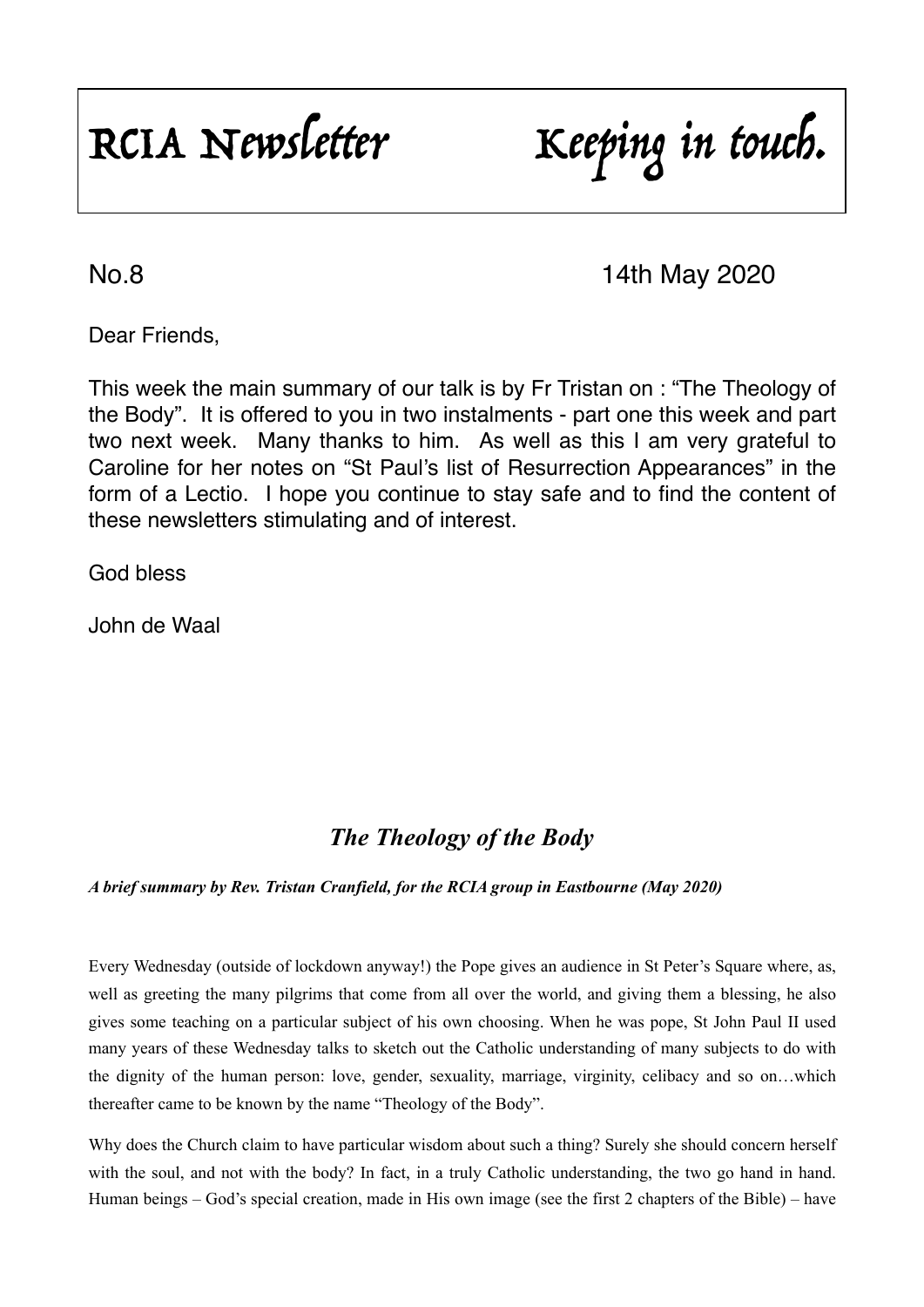<span id="page-1-2"></span>both a soul and a body. In this way, they are unique among all the things God has made – something spiritual, unseen (the soul) expressing itself in something material, fleshy, and fragile (the body).<sup>1</sup> My body is not *me* entirely – I am my soul too, and the body serves the soul, the immortal part; there is more to me than meets the eye! Neither is my body is not merely like a vehicle, with my soul in the cockpit (that would make me a bit like a zombie!) Rather, the body is an utterly essential aspect of *me* and, in a way, my soul made visible. It is as a bodily creature that I relate to the world around; that I sense, know, love, desire.

My body of course, is a material thing – made up of millions of material cells, that arise from the fusing of genetic material from an ovum from my mother and a sperm cell from my father; whereas the soul is spiritual, immortal and thus must be created directly by God. Funnily enough, it is modern science that has helped the Church understand that body and soul are thus together and one and inseparable from the moment of the fusion of sperm and egg, the moment of conception (in centuries long gone, Catholics believed the same thing about the soul, but they didn't know enough about the body to know how *immediately* in the womb we really do become ourselves!) Any biologist will tell you that there is no difference in *what* we are from the moment of conception, to growing and developing into a little foetus, a baby, a child, an adult…the same genetic ingredients are there unfolding to make you '*you*' and me '*me*'. And so the same must be said of the soul – it has been one with the matter since the very start. The two are never separate throughout my earthly life. Although when I die, my body and soul will separate from one another (the body decaying and the soul living on, immortal) in fact they are meant for one another. Somehow even the souls who are in heaven (like St Peter, St Agnes, St Luke…any saint in fact!) who are *completely* happy, still lack something because they do not have their bodies, which makes them fully who they are. I should say: they do not have their bodies *yet*….because we believe, like Jesus, that all flesh will rise again[.2](#page-1-1)

### <span id="page-1-3"></span>**The Resurrection of the Body**

Jesus' Resurrection shows that the body has a very special destiny as part of mankind fully redeemed from sin. Death (caused originally by sin) is totally overcome, and through God's own power, the human body and soul that Jesus assumed are re-united. Something very special happens to the body of Christ thanks to all the

<span id="page-1-0"></span><sup>&</sup>lt;sup>[1](#page-1-2)</sup> Genesis 1:7: "then the Lord God formed man of dust from the ground and breathed into his nostrils the breath of life and man became a living being."

<span id="page-1-1"></span> $2$  John 11:23-25 - "Jesus said to [Martha], "Your brother will rise again." Martha said to him, "I know that he will rise again in the resurrection at the last day. Jesus said to her: "I am the Resurrection and the life; he who believes in me, though he die, yet he shall live and whoever lives and believes in me shall never die."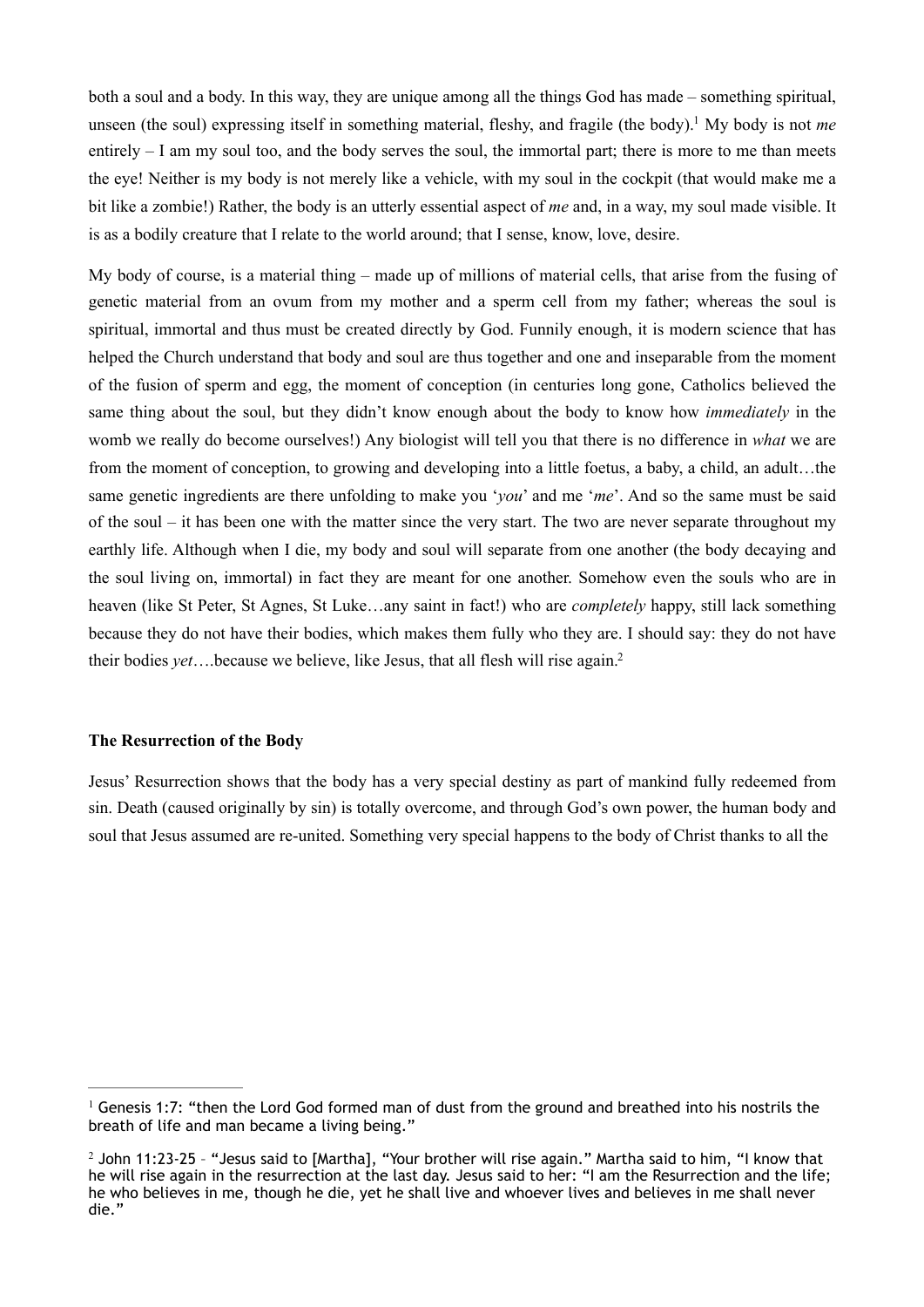sufferings he voluntarily underwent for us – it is flooded with the sinless beauty of His human soul and the bright glory of His divinity. It is "glorified".<sup>[3](#page-2-0)</sup>

<span id="page-2-2"></span>In heaven at the moment, there are not just happy souls – but two bodies as well: one male, one female: Jesus (God and man) and Our Lady (Mary, the Mother of God). Jesus's rose into heaven in His body (the Ascension, which we celebrate nine days before Pentecost) and Mary's body is given her eternally too, because, thanks to her Son, she was totally without sin too (Her transfer into heaven is called "the Assumption", and we celebrate it on August  $15<sup>th</sup>$ ). The fact that heaven has become a place of human bodies is amazing, and shocking – it helps show us what a dignity and glory our own bodies on earth are, why they must be considered "temples of the Holy Spirit". The bodies that we will have after the general resurrection will surely be quite different to our bodies now, free from all natural constraints of time and place, and from the unnatural effects of sin that we currently feel: pain and death. We cannot say much more about it, than what we can see from Jesus' glorious body when appears to His disciples after Resurrection, and to heed the word of St Paul, who muses that our current bodies must be compared to our glorious bodies as a seed is to a flower<sup>[4](#page-2-1)</sup>

<span id="page-2-3"></span><span id="page-2-0"></span> $3$  Matthew 17:2 "And he was transfigured before them, and his face shone like the sun and his garments became white as light";

John 17:5 – "..and now Father, glorify thou me in thy own presence, with the glory which I had with thee before the world was made."

Luke 24:36-39 – "As they were saying this, Jesus himself stood among them, and said to them "Peace to you". But they were startled and frightened and supposed that they saw a spirit. And he said to them "Why are you troubled and why do questionings rise in your hearts? See my hands and my feet, that it is I myself; handle me and see; for a spirit has not flesh and bones as you see that I have."

John 20:19 – "On the evening of that day, the first day of the week, the doors being shut where the disciples were, for fear of the Jews, Jesus came and stood among them and said to them "Peace be with you."

Acts 1:6-11 – "And when he had said this, as they were looking on, he was lifted up, and a cloud took him out of their sight. And while they were gazing into heaven as he went, behold, two men stood by them in white robes and said: "Men of Galilee, why do you stand looking into heave? This Jesus who as taken up from you into heaven, who come in the same way as you saw him go into heaven."

Acts 7:55: "But [Stephen] full of the Holy Spirit, gazed into heaven and saw the glory of God and Jesus standing at the right hand of God; and he said, "Behold, I see the heavens opened and the son of man standing at the right hand of God."

<span id="page-2-1"></span><sup>&</sup>lt;sup>[4](#page-2-3)</sup> 1 Corinthians 15:37-38 "And what you sow is not the body which is to be, but a bare kernel, perhaps of wheat or some other grain. But God gives it a body as he has chosen, and to each kind of seed its own body."

<sup>1</sup> Cor 15:51 "Lo! I tell you a mystery. We shall not all sleep, but we shall all be changed, in a moment, in the twinkling of an eye, at the last trumpet. For the trumpet will sound and dead will be raised imperishable and we shall all be changed."

Phil 3:20-21: "But our commonwealth is in heaven, and from it we await a Saviour, the Lord Jesus Christ, who will change our lowly body to be like his glorious body, by the power which enables him even to subject all things to himself."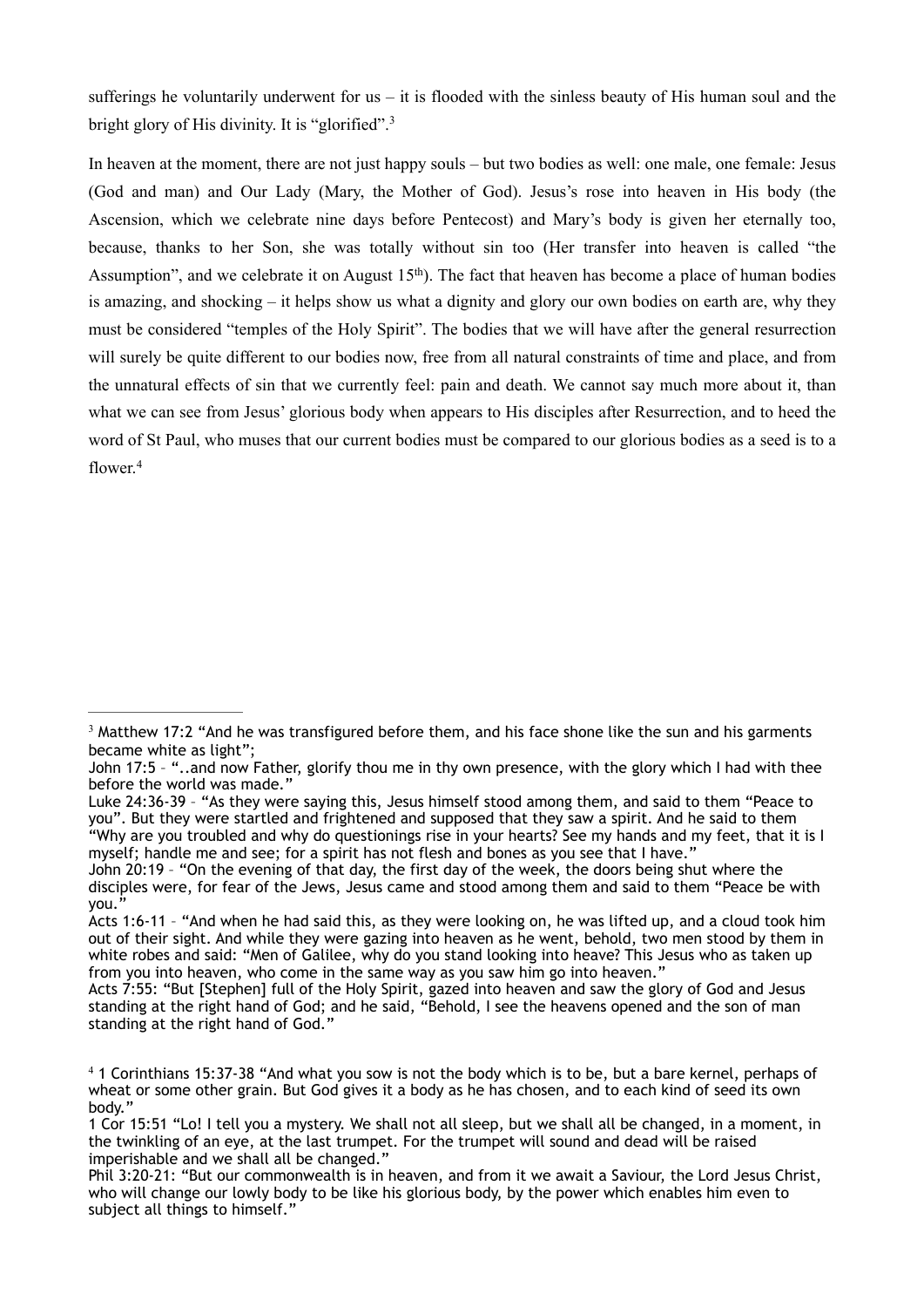#### **The Body and the Church**

<span id="page-3-4"></span>The Church is Herself a body. This is not just a fanciful image, but a reality that we glean from Sacred Scripture[.](#page-3-0)<sup>[5](#page-3-0)</sup> We have already seen how Christ gave the human person a special dignity by becoming human himself and taking on a body – He shared in what we do, from the best: eating, drinking, fasting, worshipping, delighting in smell and touch, enjoying time with friends, working hard, travelling – to the worst: suffering, sweating, weeping, and enduring the torment...all in the body, which he still retains. (Even in heaven his wounds are visible on his hands, feet and side.) But in becoming one of us, He was also naturally to be the Head of us – and all who share in His grace through Baptism receive the commands and impulses that flow from the Head, just like the limbs and organs of the body. Each member of the body plays a different role in the whole: hence baptised people are not all "one of a kind" but assume different vocations: marriage, priesthood, religious life and so on and so forth.<sup>6</sup>

#### <span id="page-3-5"></span>**The care of the body**

Our bodies are so important that the Catholic Church teaches that everything should be done to support and sustain our life on earth – especially with regard to using all the benefits of science and modern healthcare. Each person is unique and loved by God. Having said this, we are aware that our eternal destiny is not in this life, but in heaven with God – meaning that the greatest evil that can afflict us here on earth is not suffering or bodily pain, but sin itself (even when sin might seem quite pleasurable!) "Do not fear those who harm the body, but can kill the soul" warns Jesus.<sup>[7](#page-3-2)</sup> The body is how we perform a sacrifice of love to God, using it to glorify Him – thus Jesus gave His Body for the life of the world on the Cross, and still gives that same Body to his disciples to eat in the Mass. The words whereby He changes bread into His Body for food: "This is my Body, given up for you" – express how we should approach the gift of our bodies.

<span id="page-3-6"></span>Catholic healthcare, then, looks at the whole person, body and soul, and so keeps us able to love and serve God happy and healthily on earth. Our bodies are not to be abused with narcotic drugs or excessive consumption, but to be looked after, so we can be a means of service to our brothers and sisters, and worship God in the sacred liturgy, which requires all of our participation, body and soul.<sup>8</sup>

<span id="page-3-0"></span>1 Cor 12:13-13: "For just as the body is one and has many members, and all the members of the body, though many, are on body, so it is with Christ. For by one Spirit, we were all baptized into one body – Jews or Greeks, slaves or free – and all were made to drink of one Spirit."

<span id="page-3-2"></span> $7$  Matthew 10:28

<span id="page-3-7"></span> $5$  Colossians 1:18 "He is the head of the body, the Church"

Ephesians 5:29 "For no man ever hates his own flesh, but nourishes and cherishes it, as Christ does the church, because we are members of his body."

<span id="page-3-1"></span> $6$  1 Cor 12:20, 27: "As it is there are many parts, yet one body... Now you are the body of Christ and individually members of it. And God has appointed in the Church first apostles, second prophets, third teachers, then workers of miracles, then healers, helpers, administrators, speakers in various kinds of tongues."

<span id="page-3-3"></span><sup>&</sup>lt;sup>[8](#page-3-7)</sup> Romans 12:1: "I appeal to you therefore, brethren, by the mercies of God, to present your bodies as a living sacrifice, holy and acceptable to God, which is your spiritual worship."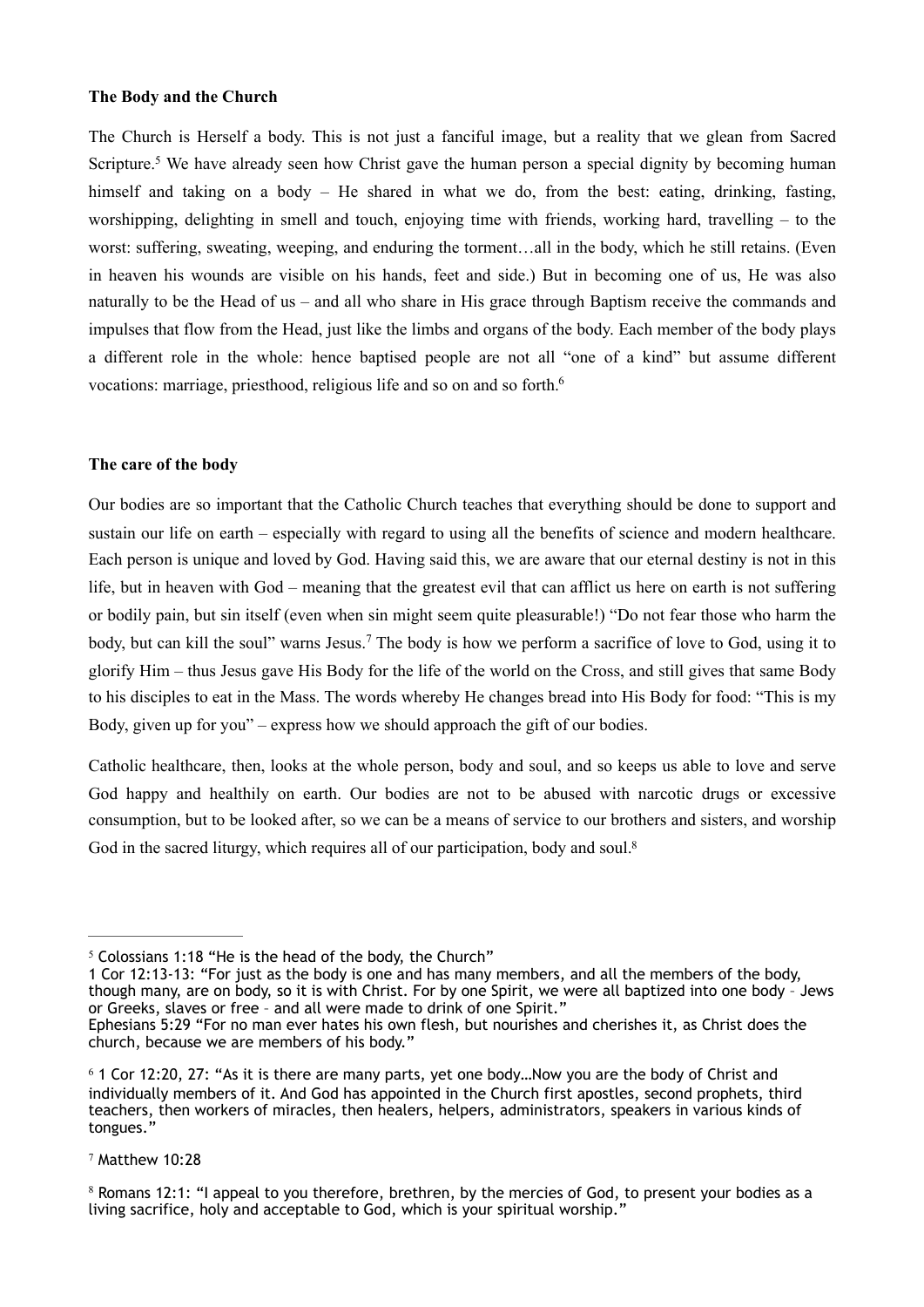<span id="page-4-2"></span>Because soul and body are one, but are not identical, we do not believe that a defect in the body somehow reflects the inner quality of the soul. Disabilities and illnesses are not first and foremost punishments from God; given what we have said above, it is far happier to be deprived of some bodily perfection than to be in a state of sin[.](#page-4-0)<sup>[9](#page-4-0)</sup> Those Catholics who follow the teachings of the Gospel are passionate about the happiness and safety of physically and mentally disabled people, and welcome their presence in the Church as a sign of God's desire to sanctify and elevate all forms of human life that are open to his love. Even people with serious mental deficiencies can be baptised and be fully in communion with the Blessed Trinity – the Holy Spirit dwells in them, just as He did in any of us when we were baptised as babies.<sup>10</sup>

<span id="page-4-3"></span>Care of those at the end of life is also a concern for Catholics, as is evidenced by looking at the huge numbers of religious orders that have existed for this purpose throughout history. We cannot choose the end time of our life (like our birth, it is a gift specially given, at the right time, by God).

# **Lectio – From the First Letter of Saint Paul to the Corinthians – Chapter 15, vv 1-10. (Caroline Rother).**

### The Resurrection of Christ

*15 Now, brothers and sisters, I want to remind you of the gospel I preached to you, which you received and on which you have taken your stand. <sup>2</sup>By this gospel you are saved, if you hold firmly to the word I preached to you. Otherwise, you have believed in vain.* 

*<sup>3</sup>For what I received I passed on to you as of first importance: that Christ died for our sins according to the Scriptures, <sup>4</sup>that he was buried, that he was raised on the third day according to the Scriptures, <sup>5</sup>and that he appeared to Cephas, and then to the Twelve. <sup>6</sup>After that, he appeared to more than five hundred of the brothers and sisters at the same time, most of whom are still living, though some have fallen asleep. <sup>7</sup>Then he appeared to James, then to all the apostles, <sup>8</sup>and last of all he appeared to me also; it was as though I was born when no-one expected it.* 

*<sup>9</sup>For I am the least of the apostles and do not even deserve to be called an apostle, because I persecuted the church of God. <sup>10</sup>But by the grace of God I am what I am, and his grace to me was not without effect. No, I worked harder than all of them—yet not I, but the grace of God that was with* 

<span id="page-4-0"></span><sup>&</sup>lt;sup>[9](#page-4-2)</sup> John 9:1-12: "His disciples asked him, "Rabbi, who sinned, this man or his parents, that he was born blind?" Jesus replied: Neither this man nor his parents sinned," said Jesus, "but this happened so that the works of God might be displayed in him."

<span id="page-4-1"></span> $10$  Galatians 4:6 "Because you are sons, God has sent the Spirit of his Son into our hearts, crying, 'Abba! Father!"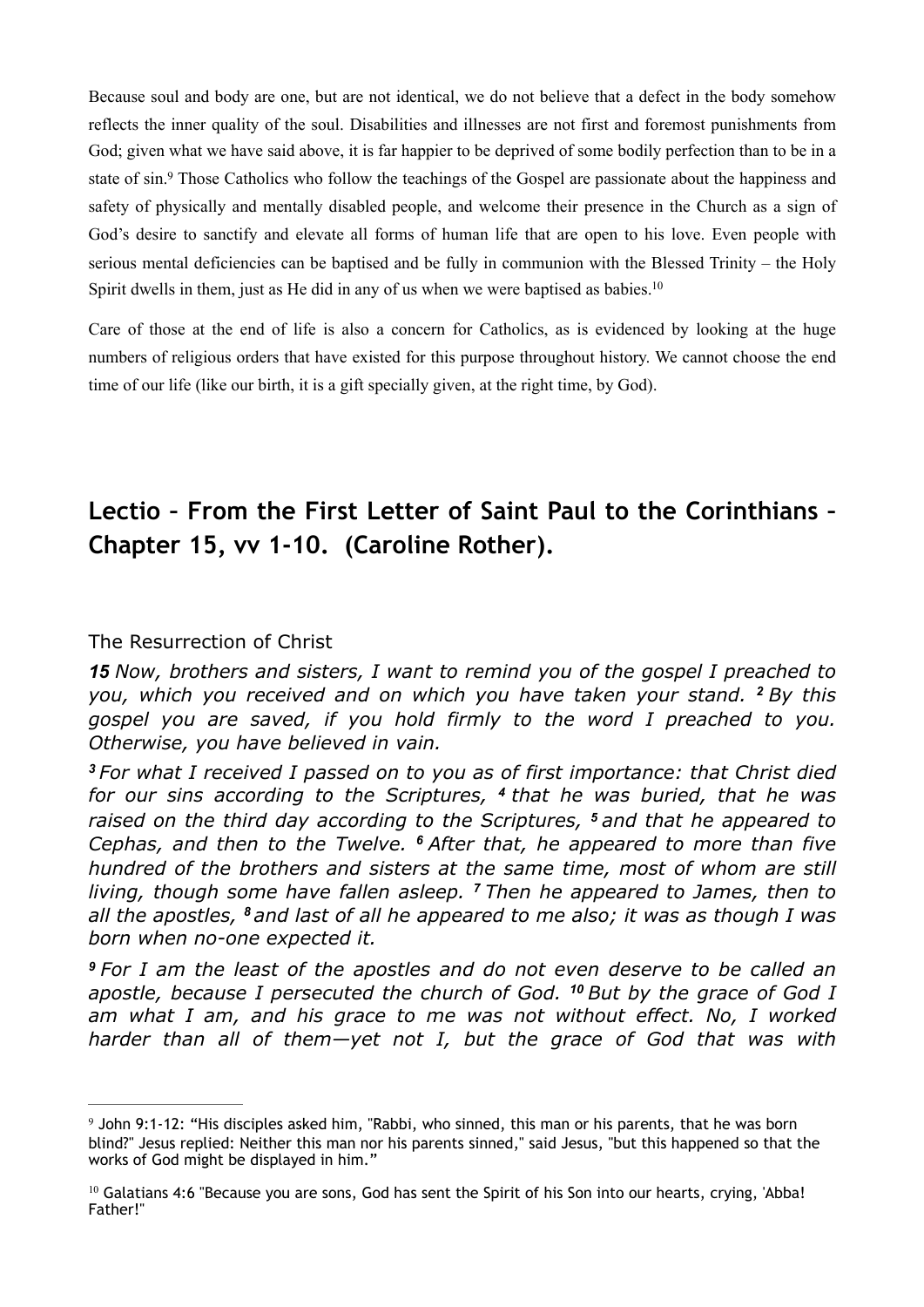*me. <sup>11</sup>Whether, then, it is I or they, this is what we preach, and this is what you believed.* 

\*\*\*\*\*\*\*\*\*\*\*\*\*\*\*\*\*\*\*\*\*\*\*\*\*\*

In this passage we see Paul set out what might be called the first "kerygma" or Creed, building on the resurrection tradition widely accepted at the time and making it a firm belief. For what Paul does is draw implications for the resurrection of all Christians from the Resurrection of Jesus.

To give it some context, Paul was addressing the recently established Christian community of Corinth, some of whom had begun to say there was no rising of the dead. (This denial may well have been due to their concept of the body as a hindrance to the soul's activity - a Greek and Platonic concept). Paul's answer was that the bodily resurrection of Christ, as lies at the heart of all apostolic teaching, had been witnessed by the apostles, by others too and not least, though last, by Paul himself. Paul wanted to reinforce strongly to them that this was the faith that they had embraced and believed when they became Christians, but he takes is a step further now and in the verses following this passage, adds that **all** the dead will be raised and that the Resurrection is for all a bodily resurrection too. (1 Cor 15: 12-19). This passage has therefore become a "centrepiece in the argument about the reality of the Resurrection of Jesus".

The fact that Jesus was seen by Paul is something very important too. We know that Paul had once been a persecutor of Christians but had a dramatic conversion on the road to Damascus. The reason this is so important is that of the New Testament writers, Paul is the only one who claims to have had a personal (one to one if you like), witness of the risen Jesus, speaking directly to him. Paul reiterates several times that Jesus died, was buried, rose and appeared to up to 500 people and this is now embedded in resurrection tradition. It would appear, however, that his own vision of Jesus has acted to fuel his expectation of the raising of the dead "in the body" – albeit a changed or transformed body, just as Jesus' was. Later in this Chapter 15, Paul is seen almost to chastise the Corinthian community for their unbelief – see vv 35-38.

As seen earlier, Paul is adamant in that now famous statement that if Christ was not raised then our gospel is null and void and so too is our faith. For Paul the resurrection is the crowning event of salvation history and man's victory over sin, Satan and death. As Adam brought death to the world, so Christ brings resurrection from the dead and we then, as Christians who are incorporated in Christ by our Baptism, share in His risen life.

Resurrection therefore for Paul is not something abstract but a great symbol of hope – and so it remains and must be for us today. We profess as we believe that Jesus, Son of God, had to suffer, to die and rise again so that our own hopes are fulfilled in Him. What greater hope can there be?

So let us praise God with Paul, "proclaiming that death is no longer to be feared now that its sting has been removed; Thanks be to God"

Let us pray:

Teach us dear Lord, the habit of the upward look which seeks for help in time of need, wisdom in time of doubt.

> Give us the grace of gratitude for The colour of a sunset The scent of a flower The sound of music The touch of a hand The insight of truth – constantly, O blessed Lord.

We offer this prayer in all the holy names of God. Amen.